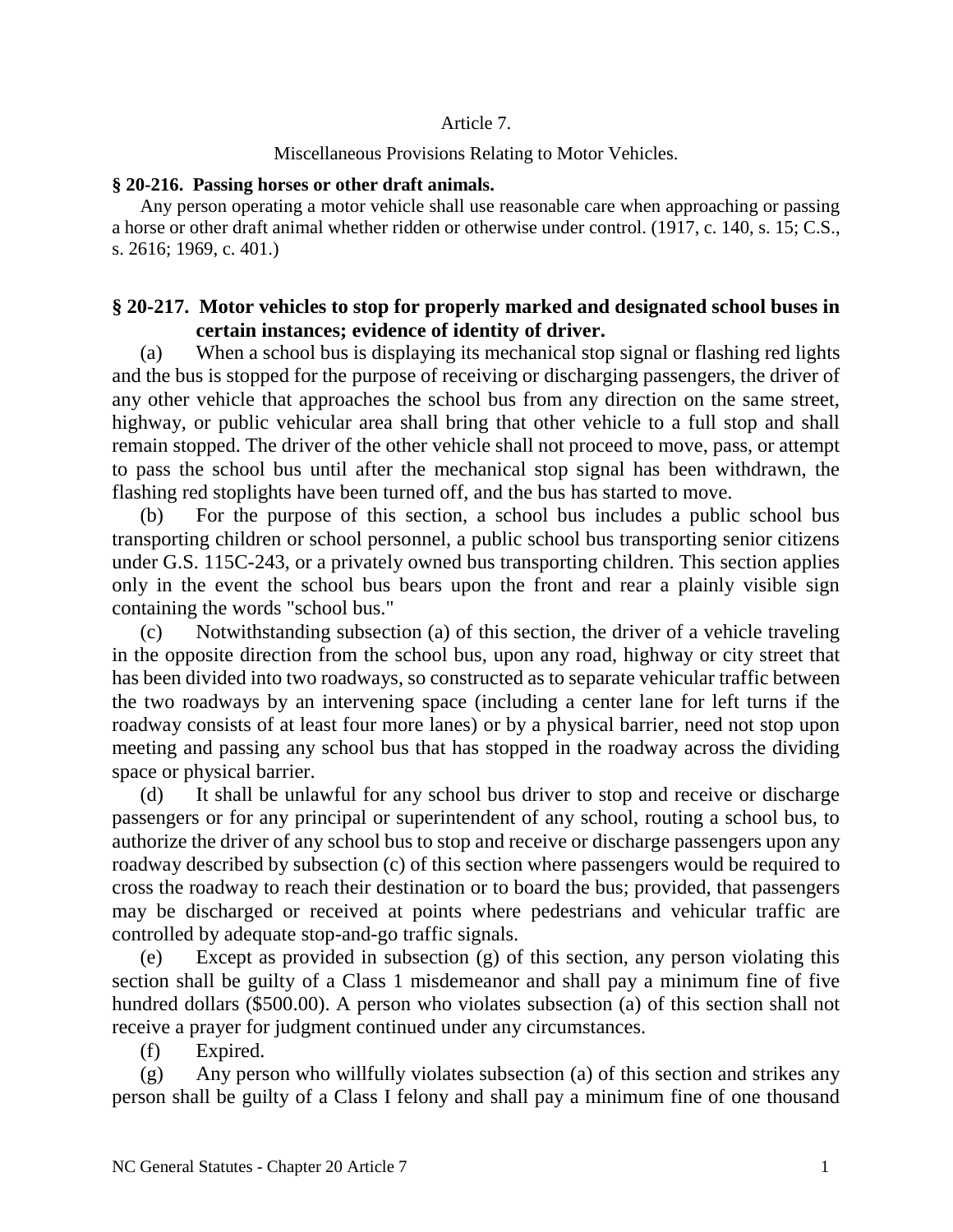two hundred fifty dollars (\$1,250). Any person who willfully violates subsection (a) of this section and strikes any person, resulting in the death of that person, shall be guilty of a Class H felony and shall pay a minimum fine of two thousand five hundred dollars  $$2,500$ ).

(g1) The Division shall revoke, for a period of one year, the drivers license of a person convicted of a second misdemeanor violation under this section within a three-year period. The Division shall revoke, for a period of two years, the drivers license of a person convicted of a Class I felony violation under this section. The Division shall revoke, for a period of three years, the drivers license of a person convicted of a Class H felony violation under this section. The Division shall permanently revoke the drivers license of (i) a person convicted of a second felony violation under this section within any period of time and (ii) a person convicted of a third misdemeanor violation under this section within any period of time.

In the case of a first felony conviction under this section, the licensee may apply to the sentencing court for a limited driving privilege after a period of six months of revocation, provided the person's drivers license has not also been revoked or suspended under any other provision of law. A limited driving privilege issued under this subsection shall be valid for the period of revocation remaining in the same manner and under the terms and conditions prescribed in G.S. 20-16.1(b). If the person's drivers license is revoked or suspended under any other statute, the limited driving privilege issued pursuant to this subsection is invalid.

In the case of a permanent revocation of a person's drivers license for committing a third misdemeanor violation under this section within any period of time, the person may apply for a drivers license after two years. The Division may, with or without a hearing, issue a new drivers license upon satisfactory proof that the former licensee has not been convicted of a moving violation under this Chapter or the laws of another state. The Division may impose any restrictions or conditions on the new drivers license that the Division considers appropriate. Any conditions or restrictions imposed by the Division shall not exceed two years.

In the case of a permanent revocation of a person's drivers license for committing a second Class I felony violation under this section within any period of time, the person may apply for a drivers license after three years. The Division may, with or without a hearing, issue a new drivers license upon satisfactory proof that the former licensee has not been convicted of a moving violation under this Chapter or the laws of another state. The Division may impose any restrictions or conditions on the new drivers license that the Division considers appropriate. Any conditions or restrictions imposed by the Division shall not exceed three years.

Any person whose drivers license is revoked under this section is disqualified pursuant to G.S. 20-17.4 from driving a commercial motor vehicle for the period of time in which the person's drivers license remains revoked under this section.

(g2) Pursuant to G.S. 20-54, failure of a person to pay any fine or costs imposed pursuant to this section shall result in the Division withholding the registration renewal of a motor vehicle registered in that person's name. The clerk of superior court in the county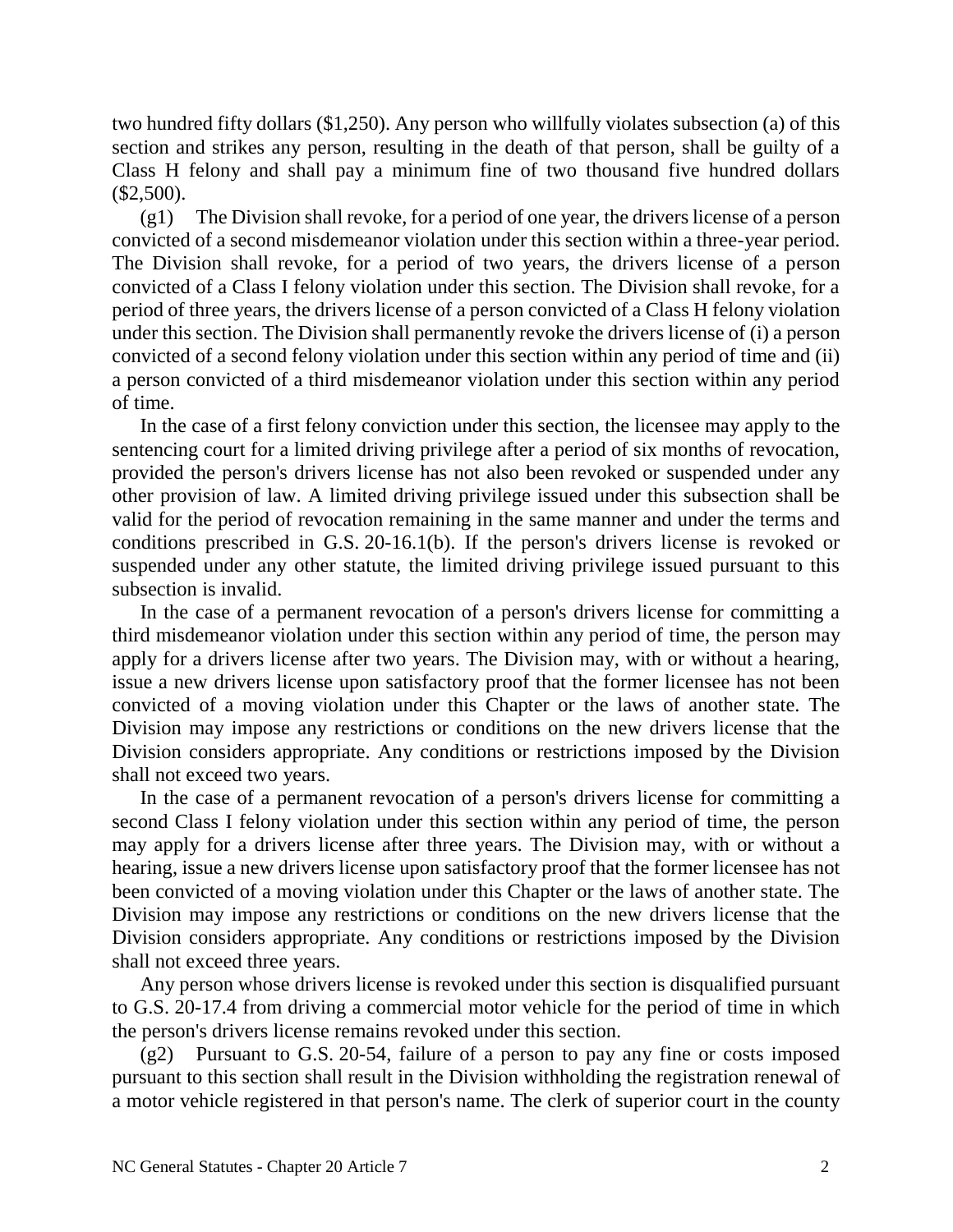in which the case was disposed shall notify the Division of any person who fails to pay a fine or costs imposed pursuant to this section within 40 days of the date specified in the court's judgment, as required by G.S. 20-24.2(a)(2). The Division shall continue to withhold the registration renewal of a motor vehicle until the clerk of superior court notifies the Division that the person has satisfied the conditions of G.S. 20-24.1(b) applicable to the person's case. The provisions of this subsection shall be in addition to any other actions the Division may take to enforce the payment of any fine imposed pursuant to this section.

(h) Automated school bus safety cameras, as defined in G.S. 115C-242.1, may be used to detect and prosecute violations of this section. Any photograph or video recorded by an automated school bus safety camera shall, if consistent with the North Carolina Rules of Evidence, be admissible as evidence in any proceeding alleging a violation of subsection (a) of this section. Failure to produce a photograph or video recorded by an automated school bus safety camera shall not preclude prosecution under this section. (1925, c. 265; 1943, c. 767; 1947, c. 527; 1955, c. 1365; 1959, c. 909; 1965, c. 370; 1969, c. 952; 1971, c. 245, s. 1; 1973, c. 1330, s. 35; 1977, 2nd Sess., c. 1280, s. 4; 1979, 2nd Sess., c. 1323; 1983, c. 779, s. 1; 1985, c. 700, s. 1; 1991, c. 290, s. 1; 1993, c. 539, s. 382; 1994, Ex. Sess., c. 24, s. 14(c); 1998-149, s. 10; 2005-204, s. 1; 2006-160, s. 1; 2006-259, s. 11(a); 2007-382, s. 1; 2009-147, ss. 1, 2; 2013-293, s. 2; 2017-188, s. 4; 2019-243, s. 8.)

## **§ 20-217.1: Repealed by Session Laws 1983, c. 779, s. 2.**

#### **§ 20-218. Standard qualifications for school bus drivers; speed limit for school buses and school activity buses.**

(a) Qualifications. – No person shall drive a school bus over the highways or public vehicular areas of North Carolina while it is occupied by one or more child passengers unless the person furnishes to the superintendent of the schools of the county in which the bus shall be operated a certificate from any representative duly designated by the Commissioner and from the Director of Transportation or a designee of the Director in charge of school buses in the county showing that the person has been examined by them and is fit and competent to drive a school bus over the highways and public vehicular areas of the State. The driver of a school bus must be at least 18 years of age and hold a Class A, B, or C commercial drivers license and a school bus driver's certificate. The driver of a school activity bus must meet the same qualifications as a school bus driver or must have a license appropriate for the class of vehicle being driven.

(b) Speed Limits. – It is unlawful to drive a school bus occupied by one or more child passengers over the highways or public vehicular areas of the State at a greater rate of speed than 45 miles per hour. It is unlawful to drive a school activity bus occupied by one or more child passengers over the highways or public vehicular areas of North Carolina at a greater rate of speed than 55 miles per hour.

(c) Punishment. – A person who violates this section commits a Class 3 misdemeanor. (1937, c. 397, ss. 1-3; 1941, c. 21; 1943, c. 440; 1945, c. 216; 1957, cc. 139, 595; 1971, c. 293; 1977, c. 791, ss. 1, 2; c. 1102; 1979, c. 31, ss. 1, 2; c. 667, s. 36; 1981, c. 30; 1987, c. 337, s. 1; 1989, c. 558, s. 1; c. 771, s. 6; 1991, c. 726, s. 22; 1993, c. 217, s. 1; 1993 (Reg. Sess., 1994), c. 761, s. 20; 2009-550, s. 3.2.)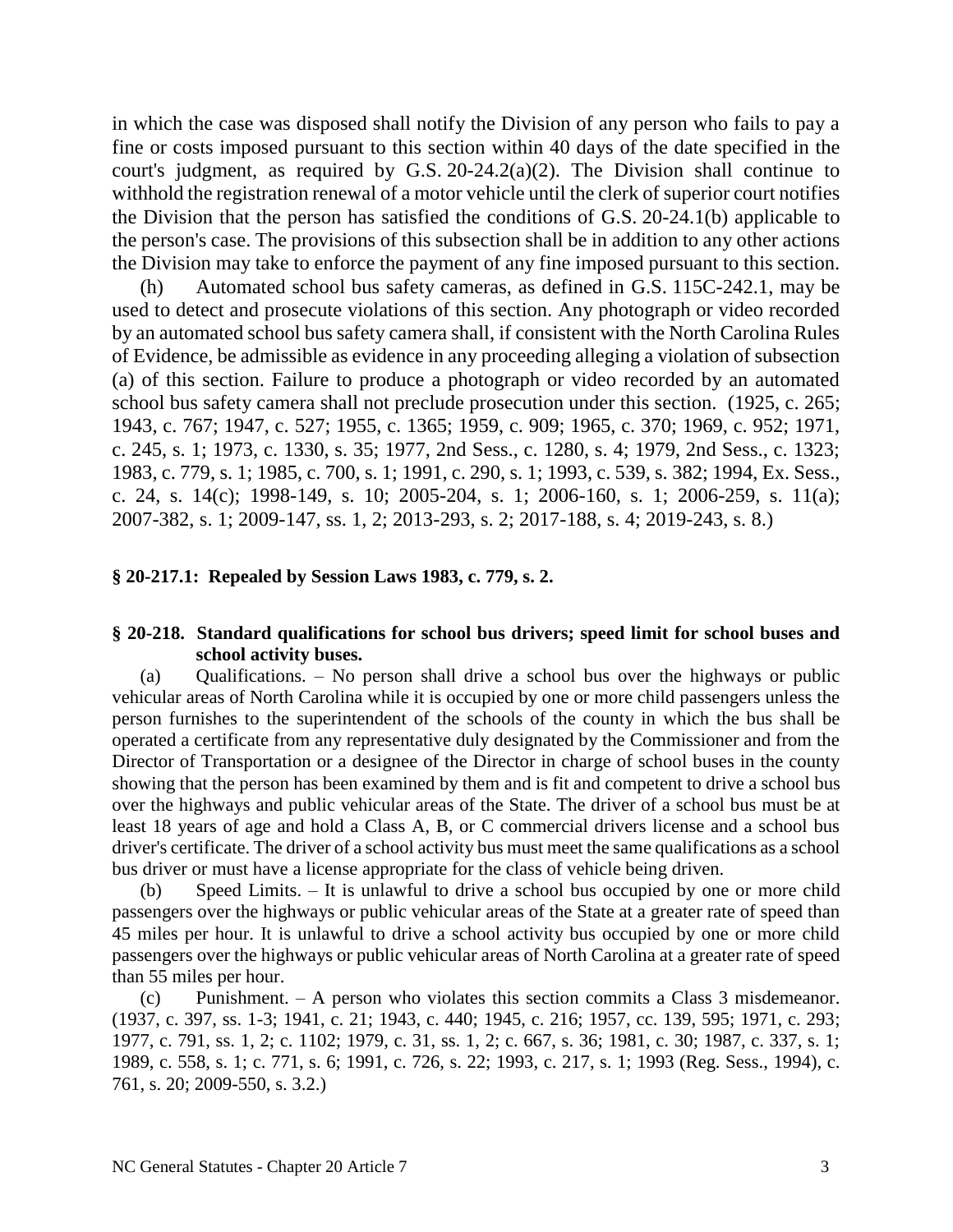#### **§ 20-218.1: Repealed by Session Laws 1993 (Reg. Sess., 1994), c. 761, s. 21.**

#### **§ 20-218.2. Speed limit for nonprofit activity buses.**

It is unlawful to drive an activity bus that is owned by a nonprofit organization and is transporting persons in connection with nonprofit activities over the highways or public vehicular areas of North Carolina at a greater rate of speed than 55 miles per hour. A person who violates this section commits a Class 3 misdemeanor. (1969, c. 1000, s. 2; 1987, c. 337, s. 2; 1993 (Reg. Sess., 1994), c. 761, s. 23.)

#### **§ 20-219: Repealed by Session Laws 1993 (Reg. Sess., 1994), c. 761, s. 24.**

**§ 20-219.1. Repealed by Session Laws 1971, c. 294, s. 2.**

## **§ 20-219.2. Removal of unauthorized vehicles from private lots.**

It shall be unlawful for any person other than the owner or lessee of a privately owned or leased parking space to park a motor or other vehicle in such private parking space without the express permission of the owner or lessee of such space if the private parking lot is clearly designated as such by legible signs no smaller than 24 inches by 24 inches prominently displayed at all entrances thereto, displaying the current name and current phone number of the towing and storage company, and, if individually owned or leased, the parking lot or spaces within the lot are clearly marked by signs setting forth the name of each individual lessee or owner. A vehicle parked in a privately owned parking space in violation of this section may be removed from such space upon the written request of the parking space owner or lessee to a place of storage and the registered owner of such motor vehicle shall become liable for removal and storage charges. Any person who removes a vehicle pursuant to this section shall not be held liable for damages for the removal of the vehicle to the owner, lienholder or other person legally entitled to the possession of the vehicle removed; however, any person who intentionally or negligently damages a vehicle in the removal of such vehicle, or intentionally or negligently inflicts injury upon any person in the removal of such vehicle, may be held liable for damages. The provisions of this section shall not apply until 72 hours after the required signs are posted.

(a1) If any vehicle is removed pursuant to this section and there is a place of storage within 15 miles, the vehicle shall not be transported for storage more than 15 miles from the place of removal. For all other vehicles, the vehicle shall not be transported for storage more than 25 miles from the place of removal.

(a2) Any person who tows or stores a vehicle subject to this section shall inform the owner in writing at the time of retrieval of the vehicle that the owner has the right to pay the amount of the lien asserted, request immediate possession, and contest the lien for towing charges pursuant to the provisions of G.S. 44A-4.

(a3) Any person who tows or stores a vehicle subject to this section shall not require any person retrieving a vehicle to sign any waiver of rights or other similar document as a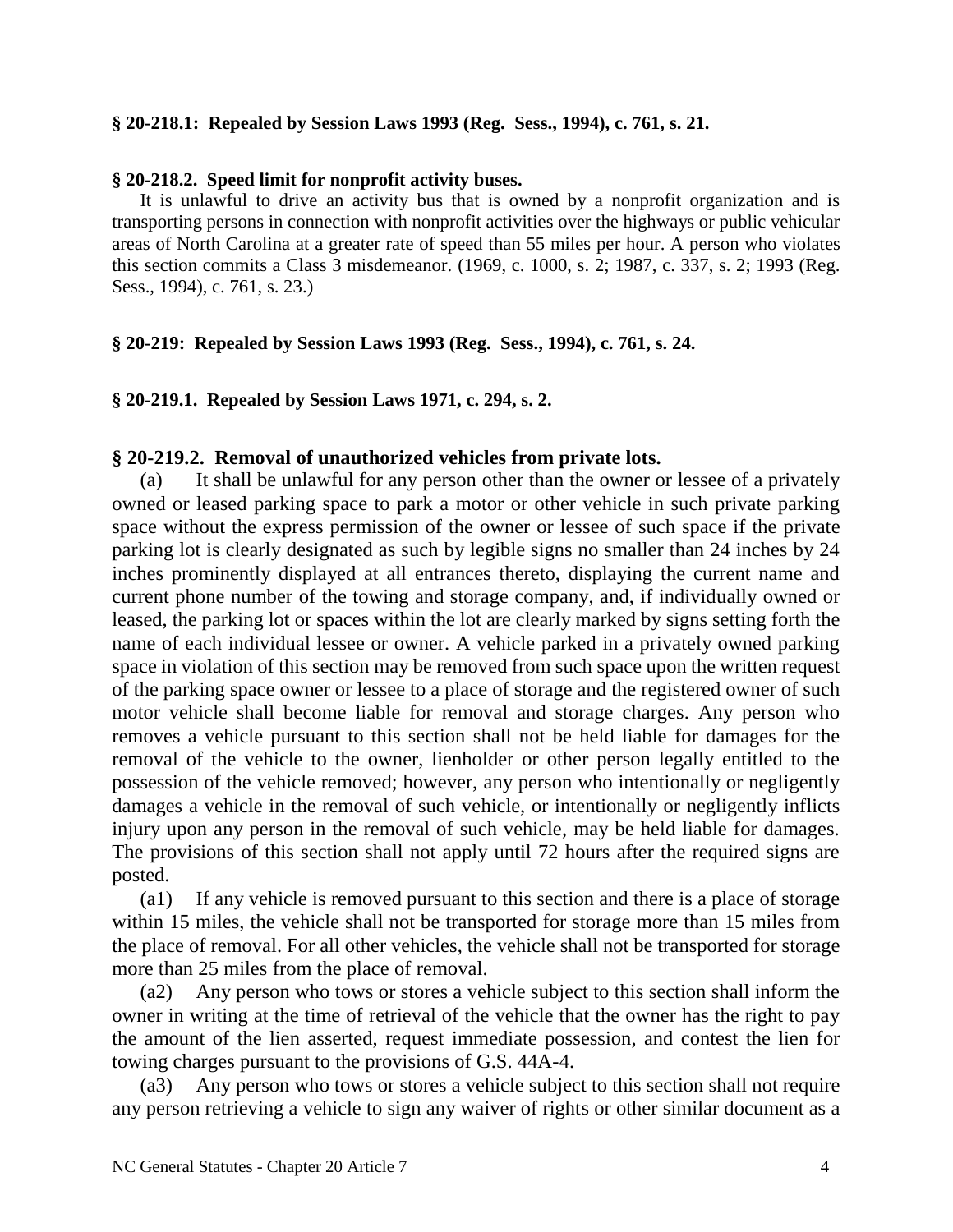condition of the release of the person's vehicle, other than a form acknowledging the release and receipt of the vehicle.

(b) Any person violating any of the provisions of this section shall be guilty of an infraction and upon conviction shall be only penalized not less than one hundred fifty dollars (\$150.00) in the discretion of the court.

(c) This section shall apply only to the Counties of Craven, Cumberland, Dare, Forsyth, Gaston, Guilford, Mecklenburg, New Hanover, Orange, Richmond, Robeson, Wake, Wilson and municipalities in those counties, and to the Cities of Durham, Jacksonville, Charlotte and Fayetteville.

(d) The provisions of this section shall not be interpreted to preempt the authority of any county or municipality to enact ordinances regulating towing from private lots, as authorized by general law. (1969, cc. 173, 288; 1971, c. 986; 1973, c. 183; c. 981, s. 1; c. 1330, s. 36; 1975, c. 575; 1979, c. 380; 1979, 2nd Sess., c. 1119; 1981 (Reg. Sess., 1982), c. 1251, s. 3; 1989, c. 417; c. 644, s. 1; 1993, c. 539, s. 383; 1994, Ex. Sess., c. 24, s. 14(c); 2008-68, s. 1; 2010-134, s. 1; 2013-190, s. 1; 2013-241, s. 2.)

## **§ 20-219.3. Removal of unauthorized vehicles from gasoline service station premises.**

(a) No motor vehicle shall be left for more than 48 hours upon the premises of any gasoline service station without the consent of the owner or operator of the service station.

(b) The registered owner of any motor vehicle left unattended upon the premises of a service station in violation of subsection (a) shall be given notice by the owner or operator of said station of said violation. The notice given shall be by certified mail return receipt requested addressed to the registered owner of the motor vehicle.

(c) Upon the expiration of 10 days from the return of the receipt showing that the notice was received by the addressee, such vehicle left on the premises of a service station in violation of this section may be removed from the station premises to a place of storage and the registered owner of such vehicle shall become liable for the reasonable removal and storage charges and the vehicle subject to the storage lien created by G.S. 44A-1 et seq**.** Any person who removes a vehicle pursuant to this section shall not be held liable for damages for the removal of the vehicle to the owner, lienholder or other person legally entitled to the possession of the vehicle removed; however, any person who intentionally or negligently damages a vehicle in the removal of such vehicle, or intentionally or negligently inflicts injury upon any person in the removal of such vehicle, may be held liable for damages.

(d) In the alternative, the station owner or operator may charge for storage, assert a lien, and dispose of the vehicle under the terms of G.S. 44A-4(b) through (g). The proceeds from the sale of the vehicle shall be disbursed as provided in G.S. 44A-5. (1971, c. 1220; 1973, c. 1330, s. 36; 1989, c. 644, s. 2.)

## **§ 20-219.4. Public vehicular area designated.**

(a) Any area of private property used for vehicular traffic may be designated by the property owner as a public vehicular area by registering the area with the Department of Transportation and by erecting signs identifying the area as a public vehicular area in conformity with rules adopted by the Department of Transportation.